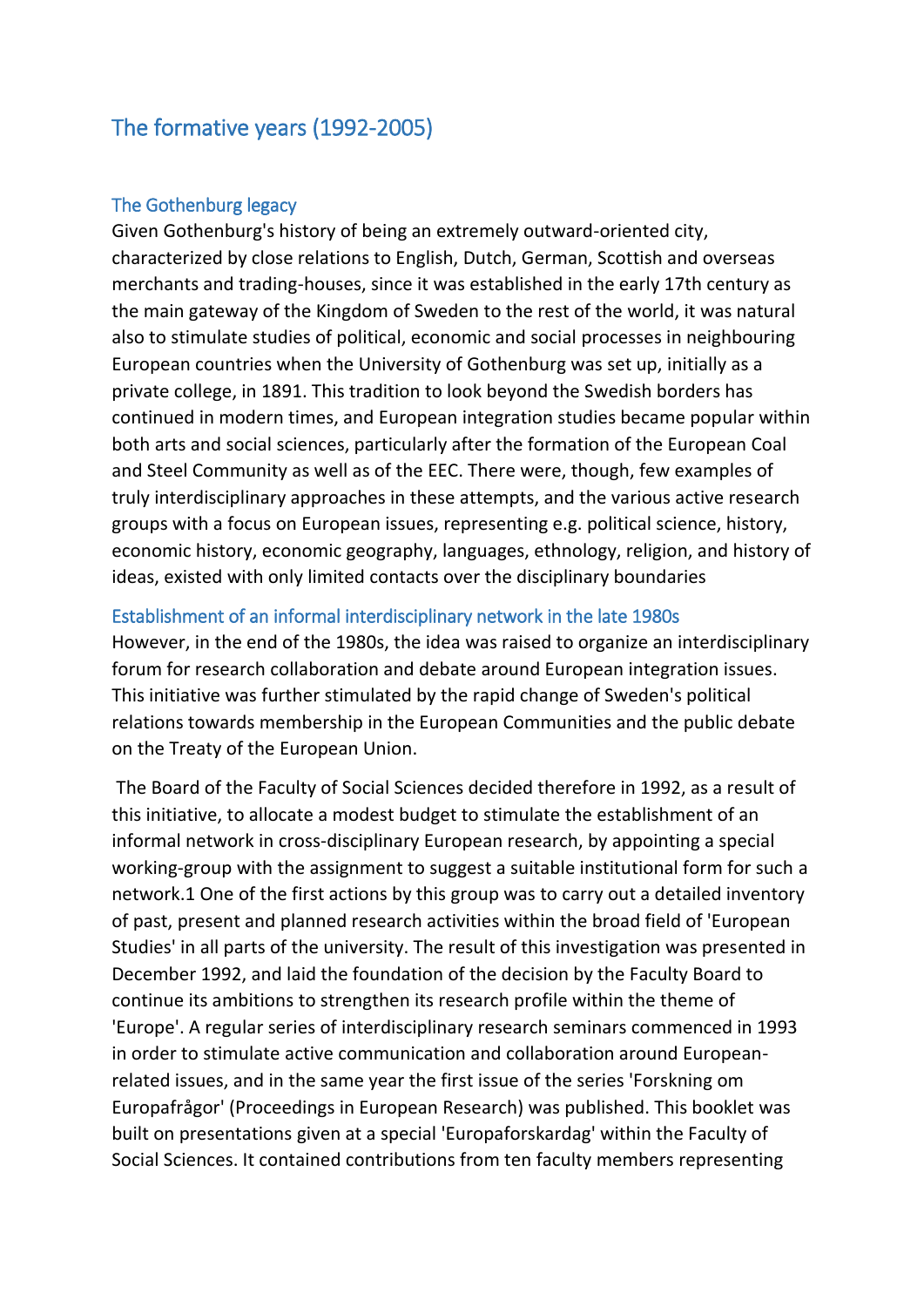eight different departments, and this special 'Day of European Research' with a following Yearbook has since then been a tradition in the activities of what later became 'CERGU'. The next step in the formation process was to organize a special course in 1 The members of the group were: Rutger Lindahl (political science coordinator), Claes G. Alvstam (economic geography), Per Cramér (law), Martin Fritz (economic history) and Lars Nordström (human geography). 2 interdisciplinary approaches to European studies within the framework of postgraduate education. The first course was offered to Ph.D. students during the Spring term 1994, and was jointly run by faculty members representing the faculties of social sciences, humanities as well as the School of Business and Commercial Law. An additional example of the intention to strengthen research related to Europe during these years was the appointment in 1991 of the Library of Economics and Law within the University Library to become the first Swedish scientific library to qualify for the status of a European Documentation Centre (EDC), under the supervision of the Department of Law. This appointment was followed up by ambitious efforts to create a substantial collection of scientific literature related to European integration, supported by central funding from the University as well as from the private Richard C. Malmsten Memorial Foundation.

### The formal establishment of CERGU in 1995

Through a decision by the Faculty Board of Social Sciences in 1995, the informal working-group was given a stronger financial and administrative base by the establishment of a 'Centre for European Research at Gothenburg University' (CERGU). This Centre was operated directly by the Faculty Board, while the current activities were run by a Director with some limited administrative support and assisted by an academic advisory committee. 2 Professor Rutger Lindahl, previously Director of the Swedish Institute of International Affairs (Utrikespolitiska Institutet), was appointed the first Director of CERGU.

The activities around European research now became more formally established, and expanded rapidly during the following years through the development of externally financed research projects, national and international conferences, workshops and seminars, joint scientific publications and active participation in debates, lectures, media performances and courses outside the university (The 'Third Objective'). CERGU was during many years also formally responsible to organize external courses in 'EU-kunskap' (General knowledge about EU), offered to the general public and to students in other fields of science, and sponsored by The Association of Municipalities in the Gothenburg Region (Göteborgsregionens Kommunalförbund), Chalmers University of Technology and others.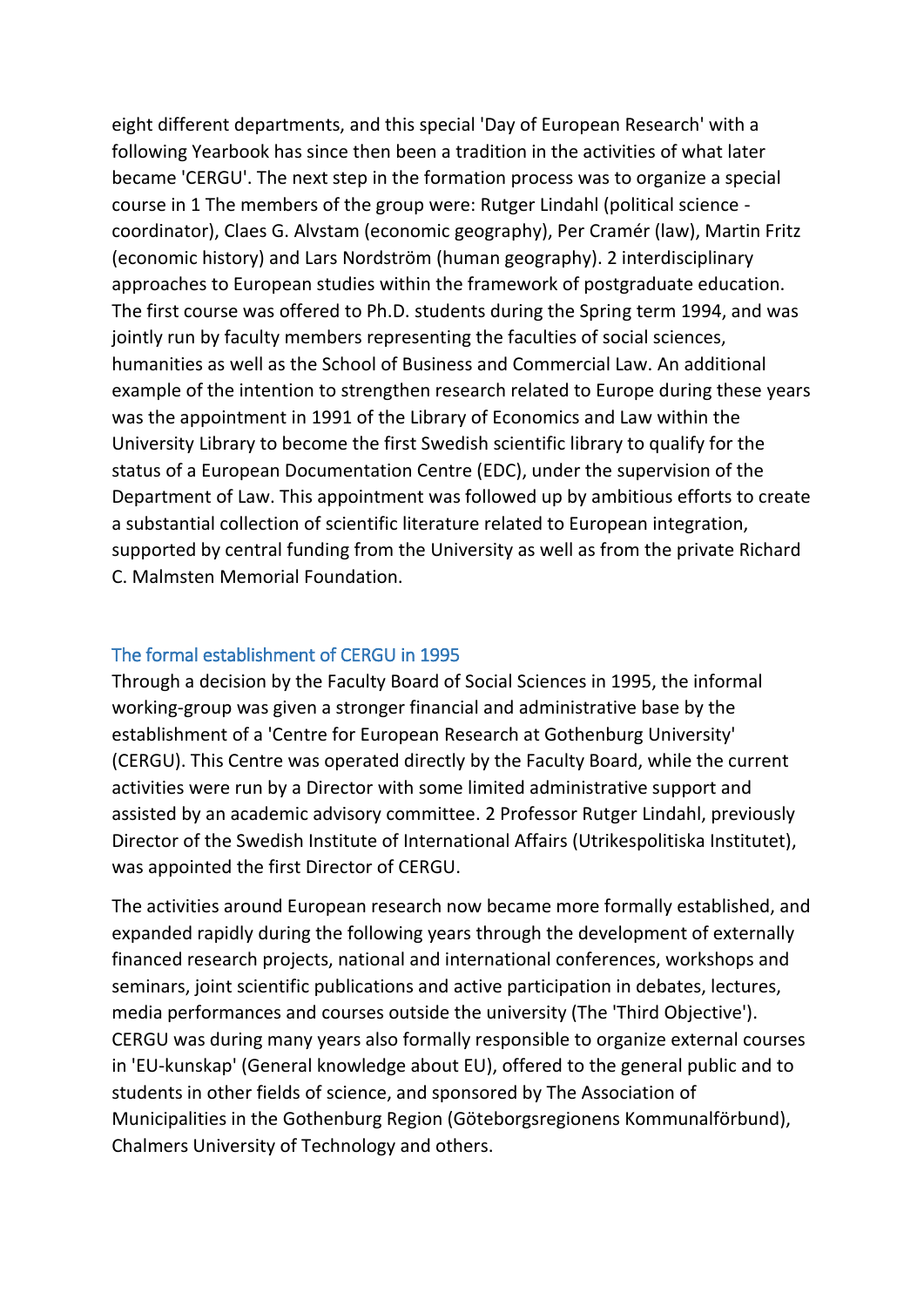The urgent need to strengthen the academic basic education in European issues gave rise to a special task given in 1998 to CERGU by the Vice-Chancellor's Office to develop and to organize a four-year interdisciplinary Bachelor's Programme in European Studies (Europaprogrammet). The first admission of students was made in 1999, and it immediately became one of the most popular and sought-after bachelor's programmes within the entire university. Since CERGU, according to its mission, should not take responsibility for educational programmes, the administrative responsibility and programme management was assigned to the Department of Political Science. At the same time, on the other hand, it was decided by the University to give CERGU the temporary responsibility to manage courses given by the Centre for Russian and Eastern European Studies (CREES). This task was later transferred to a newly established Centre for European Studies (CES), which today 2 The first advisory committee consisted of Claes G. Alvstam (economic geography), Per Cramér (law), Per Månson (sociology) and Clas Wihlborg (economics). 3 organizes all courses and programmes in European studies, in close academic collaboration with CERGU.

### Jean Monnet Chairs and the Jean Monnet Centre of Excellence

The even stronger position of European research at the University of Gothenburg was further confirmed by the appointment of Rutger Lindahl to a tenured position as professor of European politics at the Department of Political Science in 1996. Lindahl was at the same time awarded a Jean Monnet Chair in European political integration. Four years later, in 2000, Professor Per Cramér at the Department of Law, was awarded another Jean Monnet Chair in European Integration Law. These promotions opened further opportunities for the strengthening of the international network, in addition to the financial support from the European Commission to the academic activities within CERGU. During the following years, several faculty members received a number of specific grants in different disciplines from the Jean Monnet Programme of the European Commission for developing courses within higher education.

After an application based on the activities that had so far been developed within CERGU, the University of Gothenburg was in 1998 awarded the prestigious status as a Jean Monnet Centre of Excellence (JMECE) as one of 25 European universities. In order to further consolidate CERGU's position in this larger network, the Vice-Chancellor decided to appoint a particular Steering Committee for CERGU with representatives from all faculties within the university. This committee was given the sole responsibility for an independent CERGU budget, which opened the opportunities for even more expanded activities, including initiatives to a larger number of international conferences and seed-money support to prepare new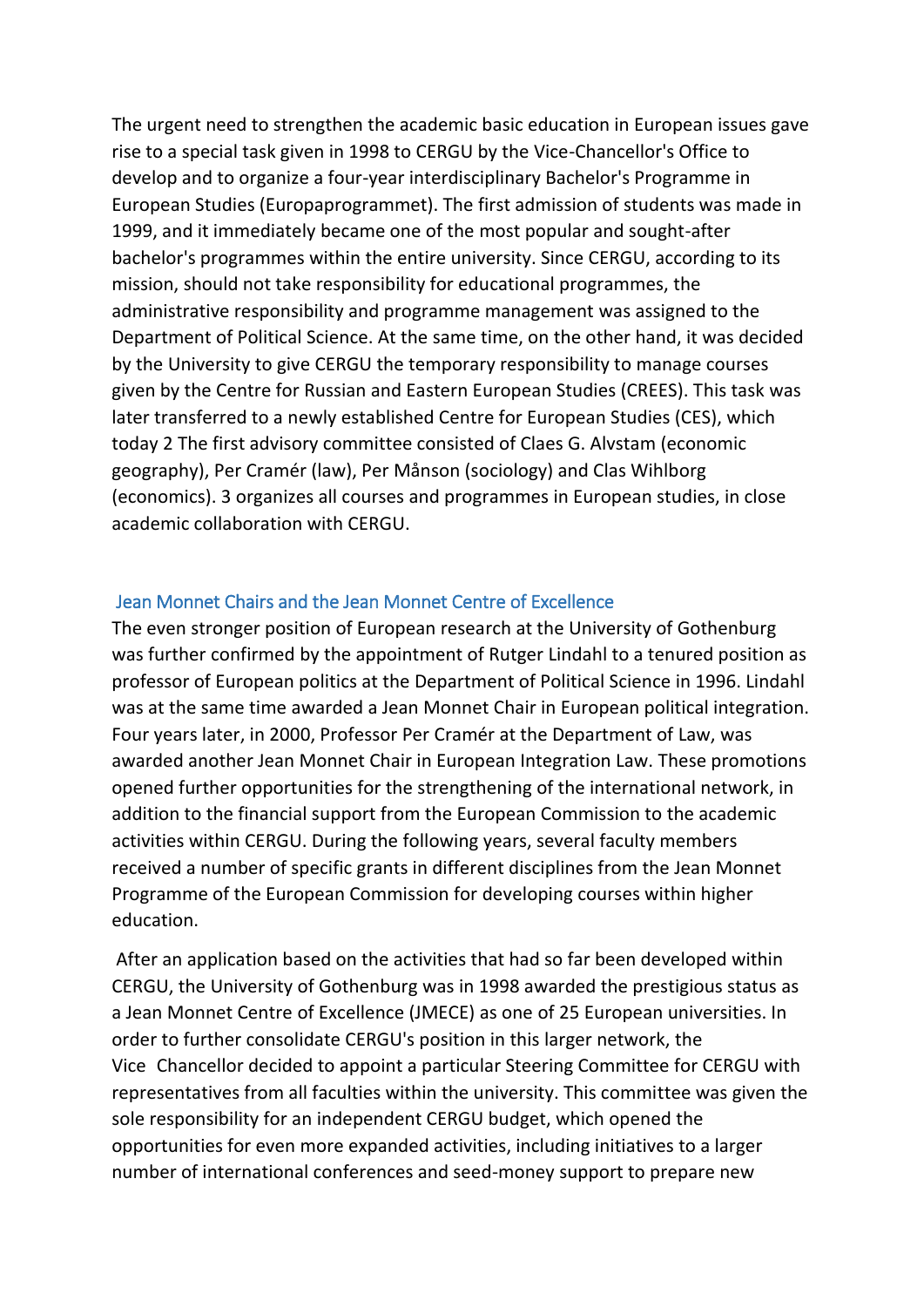research projects. Several of the projects that were given support in their initial formation later became successful in gaining full external financial support, often in severe competition. During the first three years of JMECE, the grants from the European Commission were matched by an equivalent sum allocated through the central strategic resource at the university level. During the next four years, the activities continued with internal support only. The Director of CERGU was also chairman of the steering group of JMECE, which facilitated a close cooperation in further development of research, where CERGU took an executive role.

## Common multidisciplinary research 1998-2005

The first larger multidisciplinary research project, directly connected to CERGU, 'The Eastward Enlargement and the Transition to Democratic Market Economies in the Baltic Sea Region', commenced in 1998 and was financed by Axel and Margaret Ax:son Johnson Foundation with 6 million SEK in total during three years. The project resulted in more than thirty publications, including eight Ph.D. theses 3 . A concluding anthology, 'Transition and EU Enlargement' (ed. by Rutger Lindahl), was published in 2005. The number of other CERGU-connected research projects continued to grow during the first years of the 2000s. Those projects which received external financial support represented a wide range of different disciplines and topics, e.g. voter opinions in European issues, legal and political responsibility for final 3 Two each in economic geography, economics and political science; one each in law and sociology. 4 storage of nuclear waste, the adaptation of Lithuania and Romania to the European Union, the relation of Swedish regional and local governments to the EU, alliance patterns in sub-committees to the Council of Ministers, and EU lobbying.

Also the conference activities organized by CERGU continued to expand during the first years of the 2000s. Four main international conferences were arranged in 2000- 2003, and were financed by external resources in combination with JMECE support4 . Three of these conferences also resulted in published proceedings.

The expansion of conference activities also resulted in an intensive growth of national, as well as international research networks, and facilitated contacts with several other research centres in European countries. Examples of these efforts are the cooperation with the University of Riga, Latvia (Prof. Tatjana Muravska), and the University of Oslo, Norway (Prof. Janne Haaland Matlary).

The conferences also paved the way for initiatives to new research projects. One typical example was the conference on The Asylum-Seeking Child in Europe that resulted in a large multidisciplinary research programme which later was financed by the European Refugee Fund.